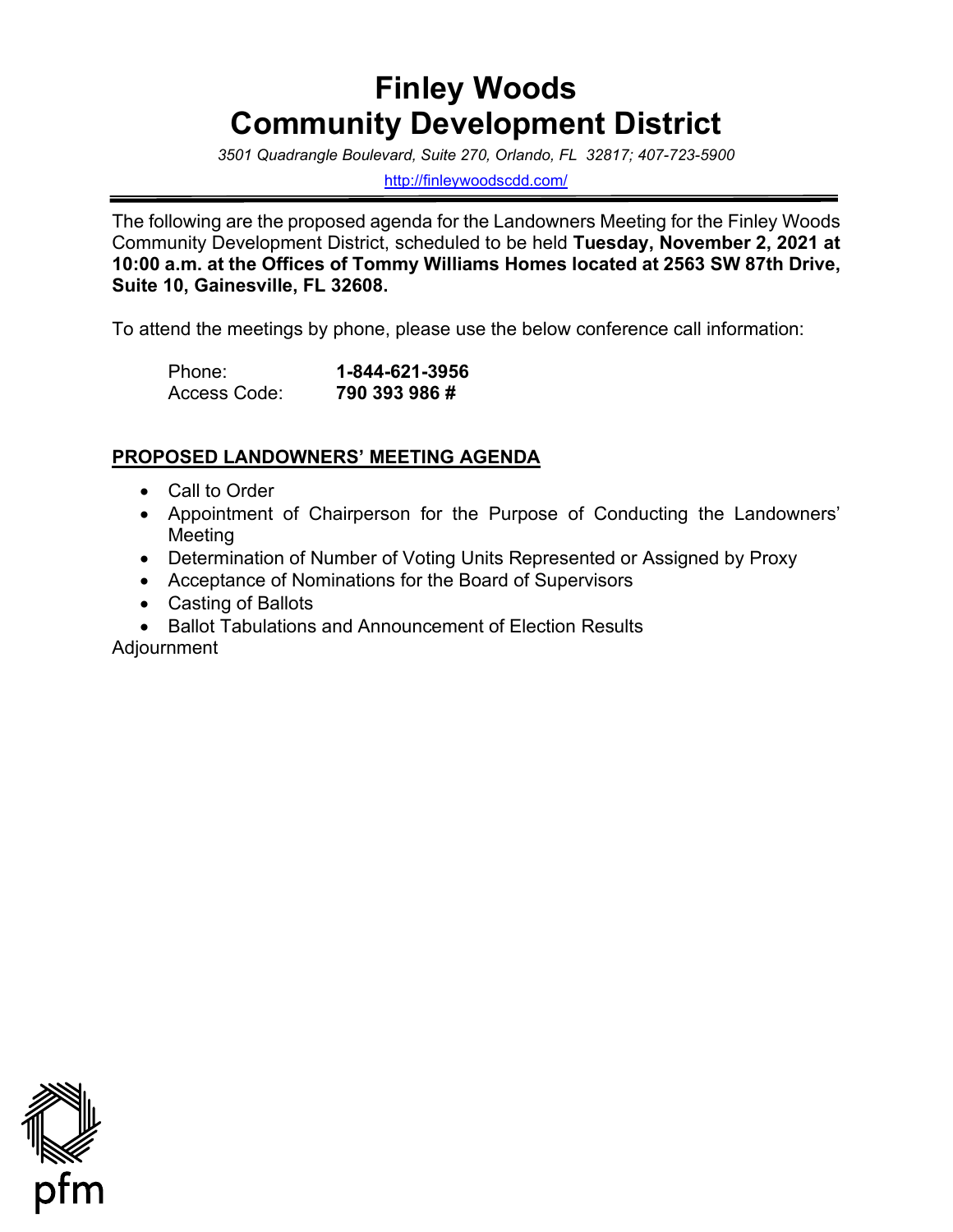# **Finley Woods Community Development District**

**Landowners Meeting**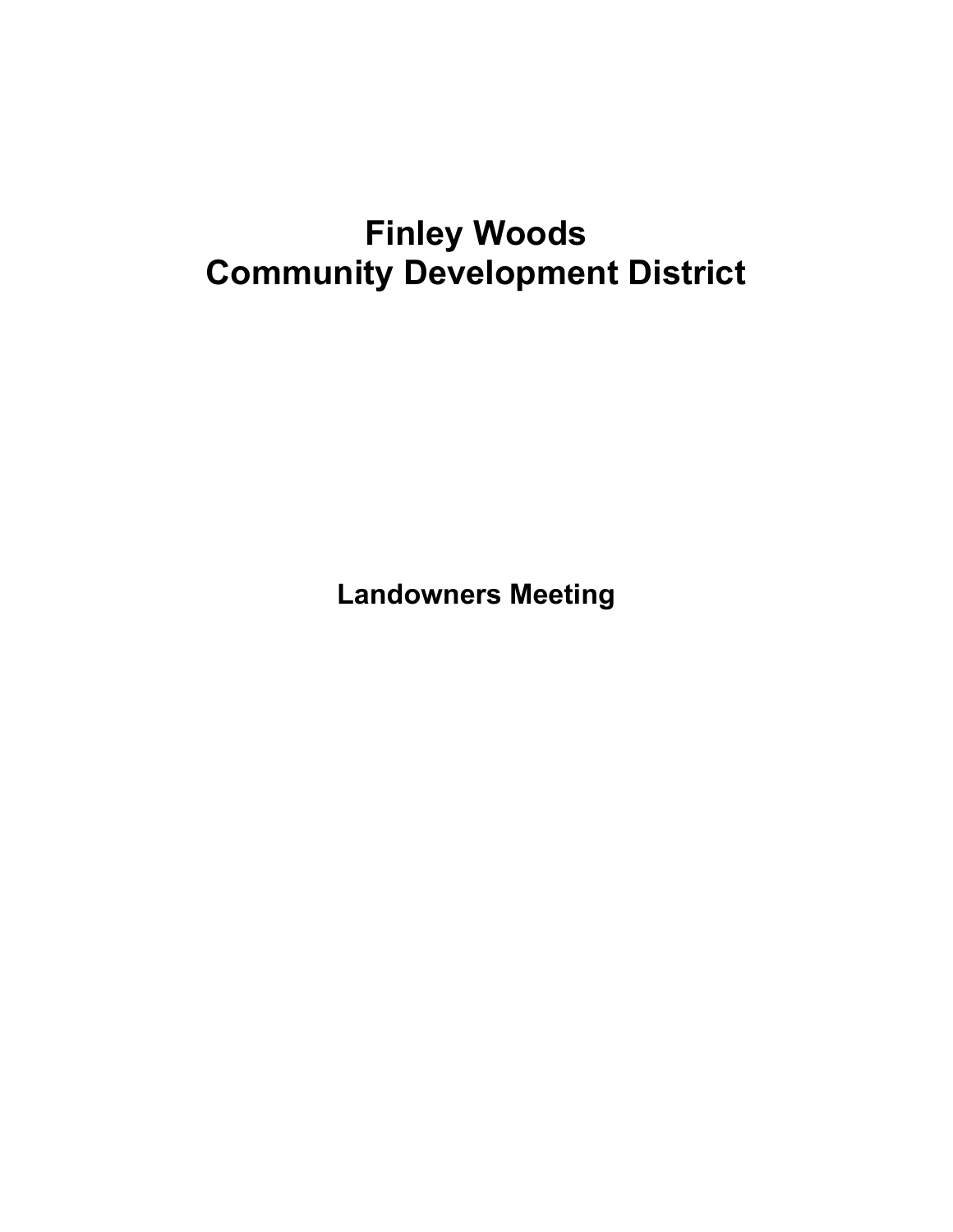### **NOTICE OF LANDOWNERS' MEETING AND ELECTION AND MEETING OF THE BOARD OF SUPERVISORS OF THE FINLEY WOODS COMMUNITY DEVELOPMENT DISTRICT**

 Development District (**"District"**) the location of which is generally described as comprising a parcel or parcels of land containing approximately 88 acres, located south of Archer Road, west of Interstate 75, north of Williston Road and bisected by 62<sup>nd</sup> Avenue, in the City of Gainesville, of the Board for the purpose of considering certain matters of the Board to include election of certain District officers, and other such business which may properly come before the Board. Notice is hereby given to the public and all landowners within Finley Woods Community Alachua County, Florida, advising that a meeting of landowners will be held for the purpose of electing Three (3) people to the District's Board of Supervisors (**"Board"**, and individually, **"Supervisor"**). Immediately following the landowners' meeting there will be convened a meeting

| DATE:  | Tuesday, November 2, 2021    |
|--------|------------------------------|
| TIME:  | $10:00$ a.m.                 |
| PLACE: | <b>Tommy Williams Homes</b>  |
|        | 2563 SW 87th Drive, Suite 10 |
|        | Gainesville, Florida 32608   |

 Each landowner may vote in person or by written proxy. Proxy forms may be obtained upon request at the office of the District Manager, c/o PFM Group Consulting LLC 3501 nominate persons for the position of Supervisor and cast one vote per acre of land, or fractional portion thereof, owned by him or her and located within the District for each person to be elected landowner to one vote with respect thereto. Platted lots shall be counted individually and rounded the number of voting units held by a landowner or a landowner's proxy. At the landowners' Quadrangle Boulevard, Suite 270, Orlando, Florida 32817; Ph: (407) 723-5900 (**"District Manager's Office"**). At said meeting each landowner or his or her proxy shall be entitled to to the position of Supervisor. A fraction of an acre shall be treated as one acre, entitling the up to the nearest whole acre. The acreage of platted lots shall not be aggregated for determining meeting the landowners shall select a person to serve as the meeting chair and who shall conduct the meeting.

 conducted in accordance with the provisions of Florida law. One or both of the meetings may be continued to a date, time, and place to be specified on the record at such meeting. A copy of the agenda for these meetings may be obtained from the District Manager's Office. There may be an occasion where one or more supervisors will participate by telephone. The landowners' meeting and the Board meeting are open to the public and will be

occasion where one or more supervisors will participate by telephone.<br>Any person requiring special accommodations to participate in these meetings is asked to contact the District Manager's Office, at least 48 hours before the hearing. If you are hearing or (TTY) / 1-800-955-8770 (Voice), for aid in contacting the District Manager's Office. speech impaired, please contact the Florida Relay Service by dialing 7-1-1, or 1-800-955-8771

 matter considered at the meeting is advised that such person will need a record of the proceedings and that accordingly, the person may need to ensure that a verbatim record of the proceedings is A person who decides to appeal any decision made by the Board with respect to any made, including the testimony and evidence upon which the appeal is to be based.

Jane Gaarlandt District Manager

Run Date(s): October 11, 2021 & October 18, 2021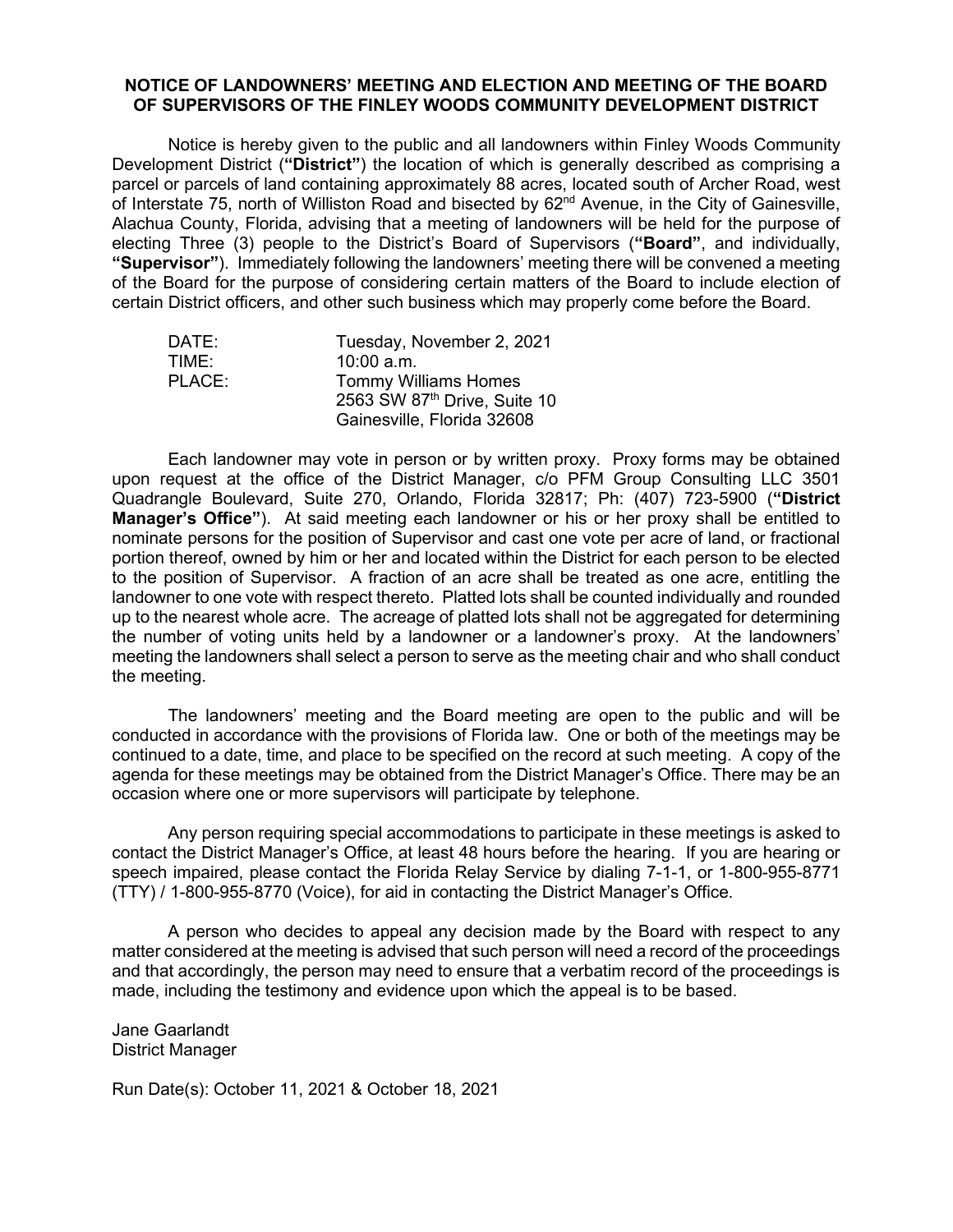#### **ALACHUA COUNTY, FLORIDA LANDOWNER PROXY FINLEY WOODS COMMUNITY DEVELOPMENT DISTRICT LANDOWNERS' MEETING – NOVEMBER 2, 2021**

 number of acres of unplatted land and/or platted lots owned by the undersigned landowner that the undersigned would be entitled to vote if then personally present, upon any question, proposition, or resolution or any other matter or thing Supervisors. Said Proxy Holder may vote in accordance with his or her discretion on all matters not known or determined at the time of solicitation of this proxy, which may legally be considered at said meeting. KNOW ALL MEN BY THESE PRESENTS, that the undersigned, the fee simple owner of the lands described herein, hereby constitutes and appoints **and appoints ("Proxy Holder") ("Proxy Holder")** for and on behalf of the undersigned, to vote as proxy at the meeting of the landowners of the Finley Woods Community Development District to be held at the Offices of Tommy Williams Homes , 2563 SW 87th Drive, Suite 10, Gainesville, FL 32608, on November 2, 2021, at 10:00 a.m. and at any adjournments thereof, according to the that may be considered at said meeting including, but not limited to, the election of members of the Board of

 determined at the time of solicitation of this proxy, which may legally be considered at said meeting. Any proxy heretofore given by the undersigned for said meeting is hereby revoked. This proxy is to continue in full force and effect from the date hereof until the conclusion of the landowners' meeting and any adjournment or adjournments thereof, but may be revoked at any time by written notice of such revocation presented at the landowners' meeting prior to the Proxy Holder's exercising the voting rights conferred herein.

| Printed Name of Legal Owner |                |                         |
|-----------------------------|----------------|-------------------------|
| Signature of Legal Owner    | Date           |                         |
| <b>Parcel Description</b>   | <b>Acreage</b> | <b>Authorized Votes</b> |
|                             |                |                         |
|                             |                |                         |
|                             |                |                         |

[Insert above the street address of each parcel, the legal description of each parcel, or the tax identification number of each parcel. If more space is needed, identification of parcels owned may be incorporated by reference to an attachment hereto.]

#### **Total Number of Authorized Votes: \_\_\_\_\_\_\_**

l

 in common that is one acre or less are together entitled to only one vote for that real property. NOTES: Pursuant to section 190.006(2)(b), *Florida Statutes* (2018), a fraction of an acre is treated as one (1) acre entitling the landowner to one vote with respect thereto. Moreover, two (2) or more persons who own real property

 If the fee simple landowner is not an individual, and is instead a corporation, limited liability company, limited partnership or other entity, evidence that the individual signing on behalf of the entity has the authority to do so should be attached hereto (e.g., bylaws, corporate resolution, etc.).